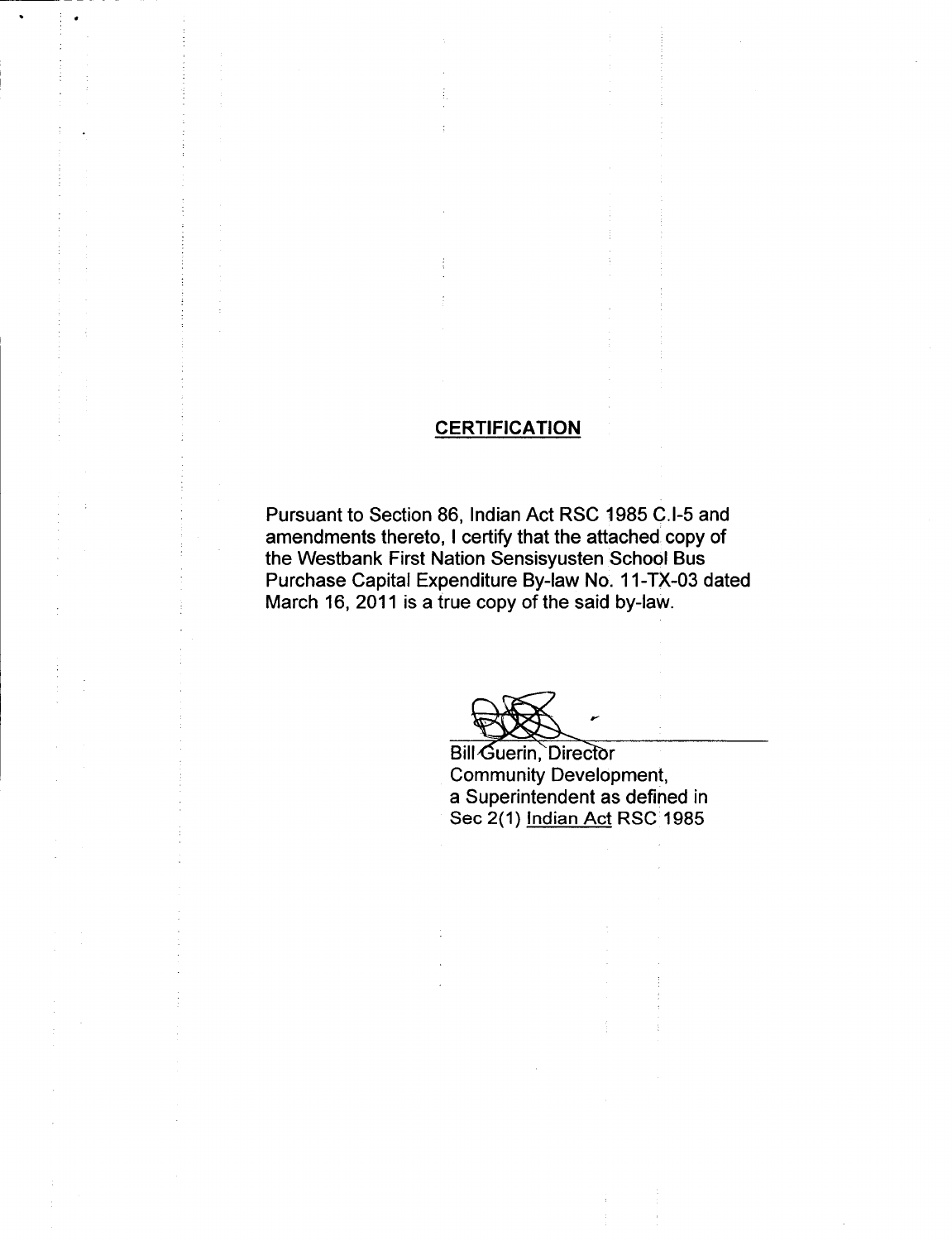Ministre des Affaires indiennes et du Nord canadien et interlocuteur federal auprès des Métis et des Indiens non inscrits



Minister of Indian Affairs and Northern Development and Federal Interlocutor for Métis and Non-Status Indians

Ottawa, Canada K1A OH4

I, the Minister of Indian Affairs and Northern Development, HEREBY APPROVE, pursuant to section 83 of the Indian Act, the following by -law made by the Westbank First Nation, in the Province of British Columbia, at a meeting held on the 31st day of January 2011.

'anadä

Westbank First Nation Sensisyusten School Bus Purchase Capital Expenditure By-law No. 11-TX-03

Dated at Ottawa, Ontario, this  $16 \frac{h}{\text{day of}}$   $\gamma$   $\gamma$  at ch 2011.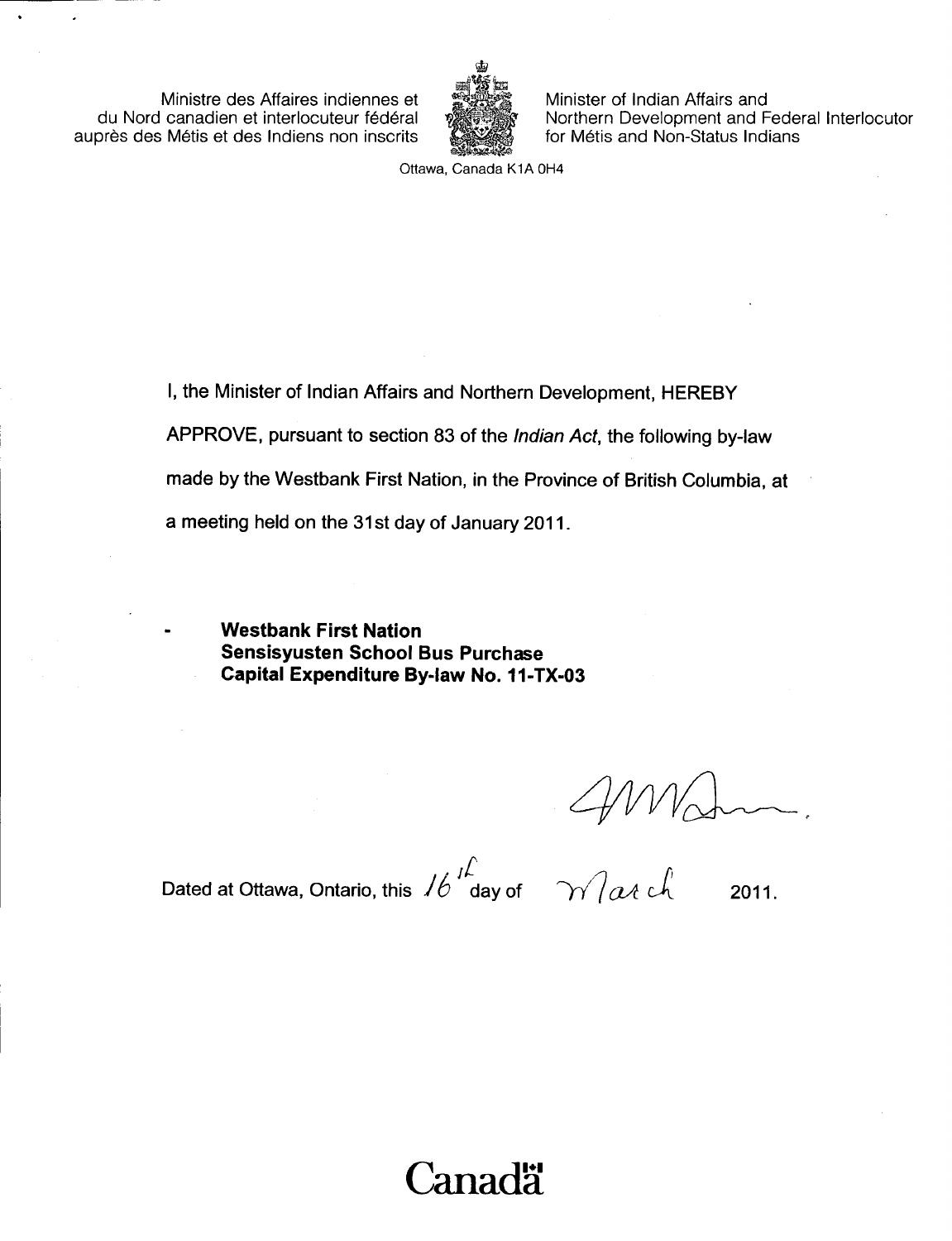## WESTBANK FIRST NATION SENSISYUSTEN SCHOOL BUS PURCHASE CAPITAL EXPENDITURE **BY-LAW NO. 11-TX-03**

To authorize the expenditure of a maximum of Twenty Five Thousand Dollars (\$25,000.00) from money raised pursuant to section  $83(1)$  of the *Indian Act*, for the purpose of purchasing Sensisyusten school bus for school and recreational use.

#### WHEREAS:

- A. Pursuant to Section 83(1) of the *Indian Act* and the Westbank First Nation's inherent right of self-government, the Westbank First Nation has enacted the Westbank First Nation Property Taxation By-law, 95-TX-08 (the "Taxation By-law");
- B. In accordance with section 12(3)(l) of the Taxation By-law, the Westbank First Nation annually deposits Ten (10%) percent of annual gross taxes in a cumulative capital projects fund (the "Cumulative Fund") to be used from time to time for such capital projects as may be authorized by separate by -law;
- C. Pursuant to the Westbank First Nation Expenditure By -law, 1995, amended by By -law 97-TX-03 (the "Expenditure By-law"), the Westbank First Nation is authorized to expend moneys raised pursuant to the Taxation By -law for local purposes, including the provision of Local Services on Reserve and capital projects;
- D. The Council of the Westbank First Nation deems it desirable and in the best interest of the Band members to advance funds to complete the purchase of Sensisyusten school bus for school and recreational uses.
- E. The Westbank First Nation has concluded the total cost of purchasing of school bus for school and recreational use to be not more than  $$25,000$  as outlined in Schedule "A" to this By-law.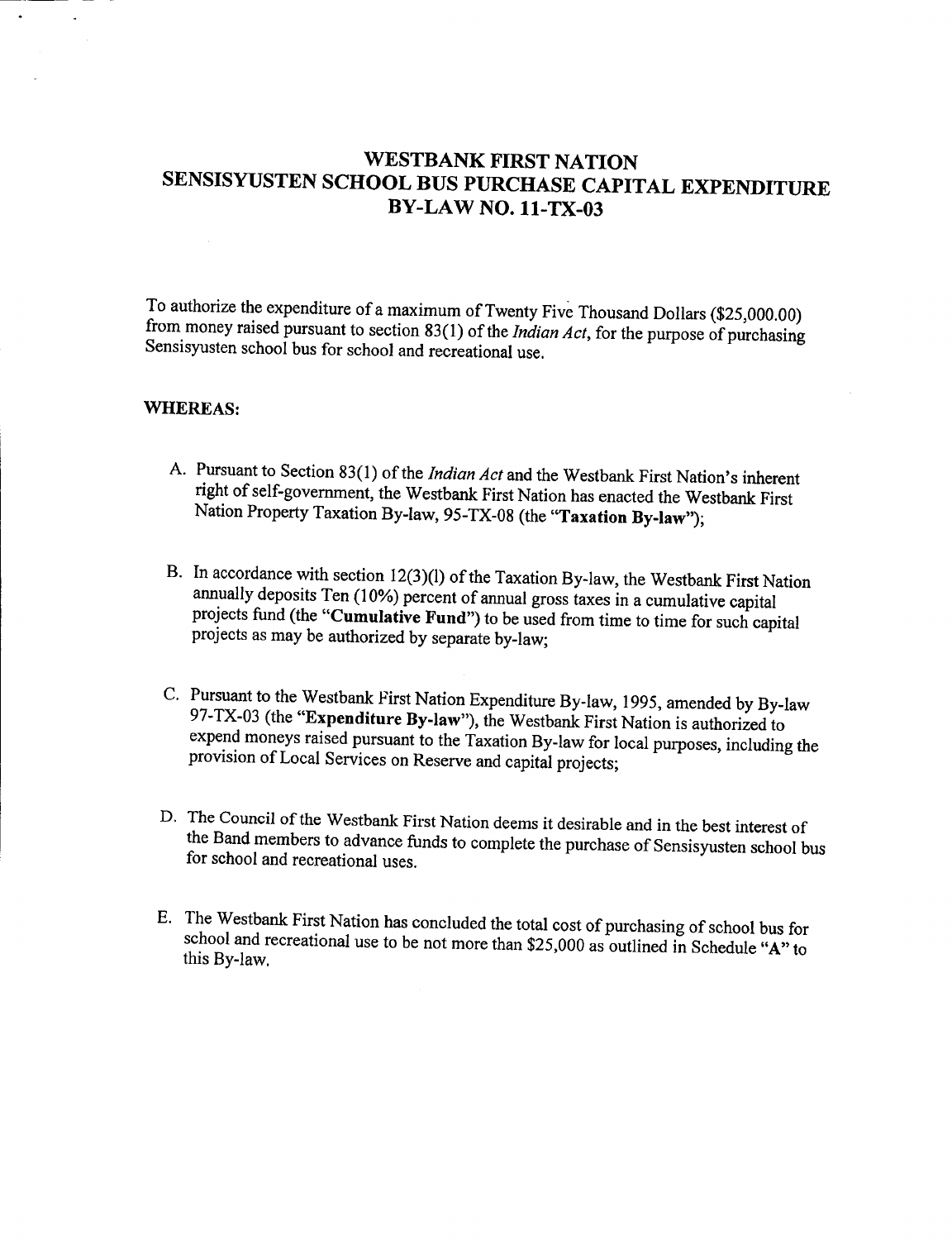NOW THEREFORE, the Council of the Westbank First Nation hereby enacts the following by- law;

### SHORT TITLE

1. This By -law may be cited for all purposes as Purchase of Sensisyusten School Bus Capital Expenditure By-law No. 11-TX-03.

## EXPENDITURE AUTHORIZATION

- 2. The Westbank First Nation hereby acknowledges that it is in the best interests of the members of the Westbank First Nation to purchase land for future community the members of the Westbank First Nation to purchase land for future community governance and recreation site project as summarized in Schedule " A" to this By- law.
- 3. The Westbank First Nation hereby approves the expenditure of not more than Twenty Five Thousand ( $$25,000.00$ ) Dollars from the Cumulative Fund for the purposes of purchasing school bus for school and recreational purchase project (the "Project Funds").
- 4. The Westbank First Nation also authorizes the expenditure of all or <sup>a</sup> portion of the Project Funds to acquire all such lands, easements, rights -of -way, licences, permits, rights and authorities as may be required or desirable for or in connection school bus purchase project.
- 5. Any of the Project Funds not expended on the school bus purchase project or incidental costs related thereto, will be reimbursed to and deposited in the Cumulative Fund upon completion of school bus purchase project.
- 6. All revenue collected related to this By -law will be reimbursed to " the Cumulative Fund".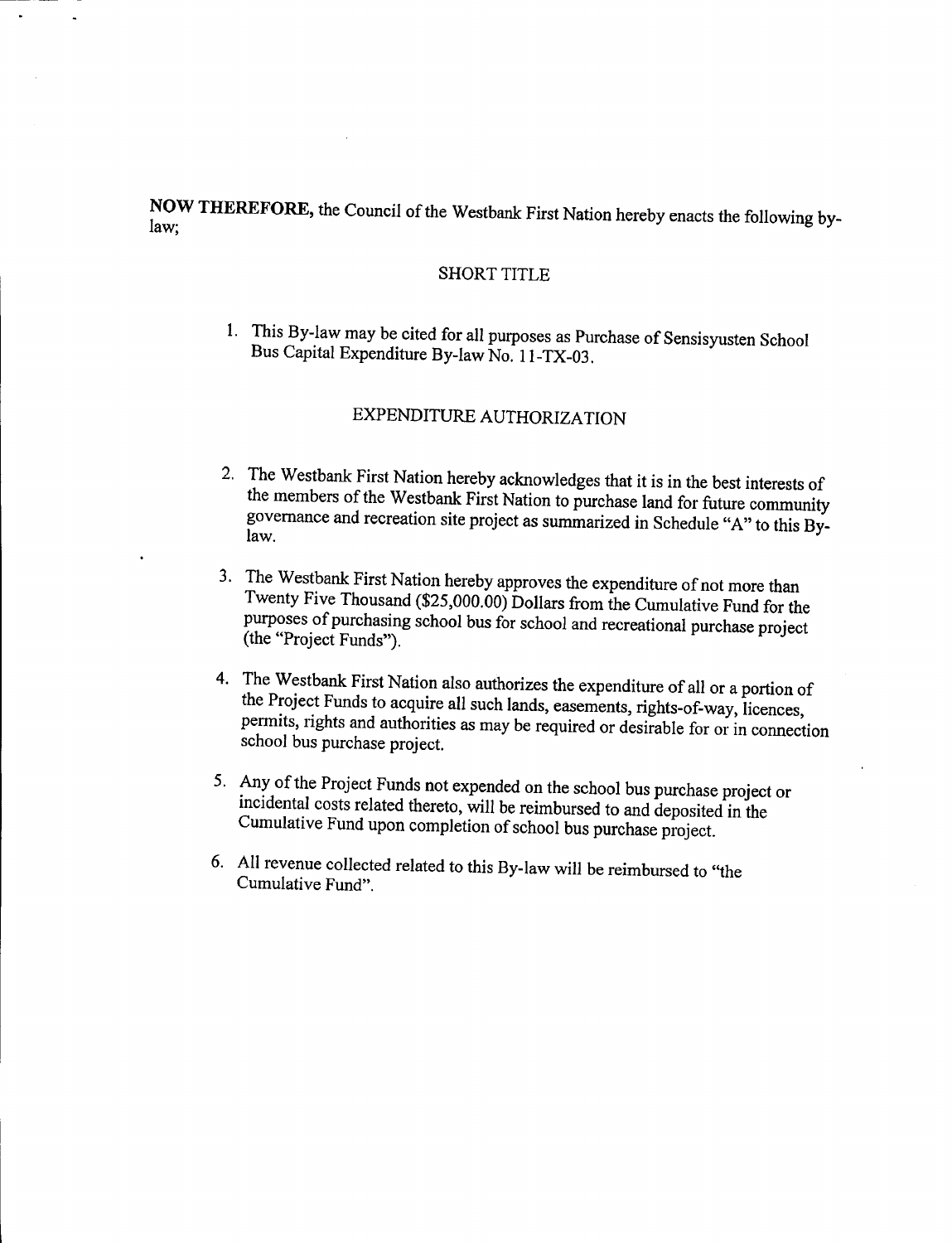#### EFFECTIVE

7. This By -law comes into full force and effect upon approval by the Minister of the Department of Indian Affairs and Northern Development.

#### BE IT HEREBY RESOLVED AND AGREED:

That this By-law, entitled the Sensisyusten School Bus Purchase Project WFN By-law No.11-TX-03 being read for the first, second and third and final time by the Council of the Westbank First Nation held at a duly convened meetings.

Read a first time by the Council of Westbank First Nation at a duly convened meeting held on the 20<sup>th</sup> day of December, 2010.

Exempt from a second reading pursuant to section 60.9 of the Westbank First Nation Constitution.

Read a third time, and enacted as a Westbank Law, by Council of the Westbank First Nation at a duly convened meeting held on the 31<sup>st</sup> day of January, 2011.

ief Robert Louie

Councillor Michael De Guevara

Councillor Mickey Werstuik

Councillor Loretta Swite-Ghostkeeper

Councillor Lorrie Hogaboam